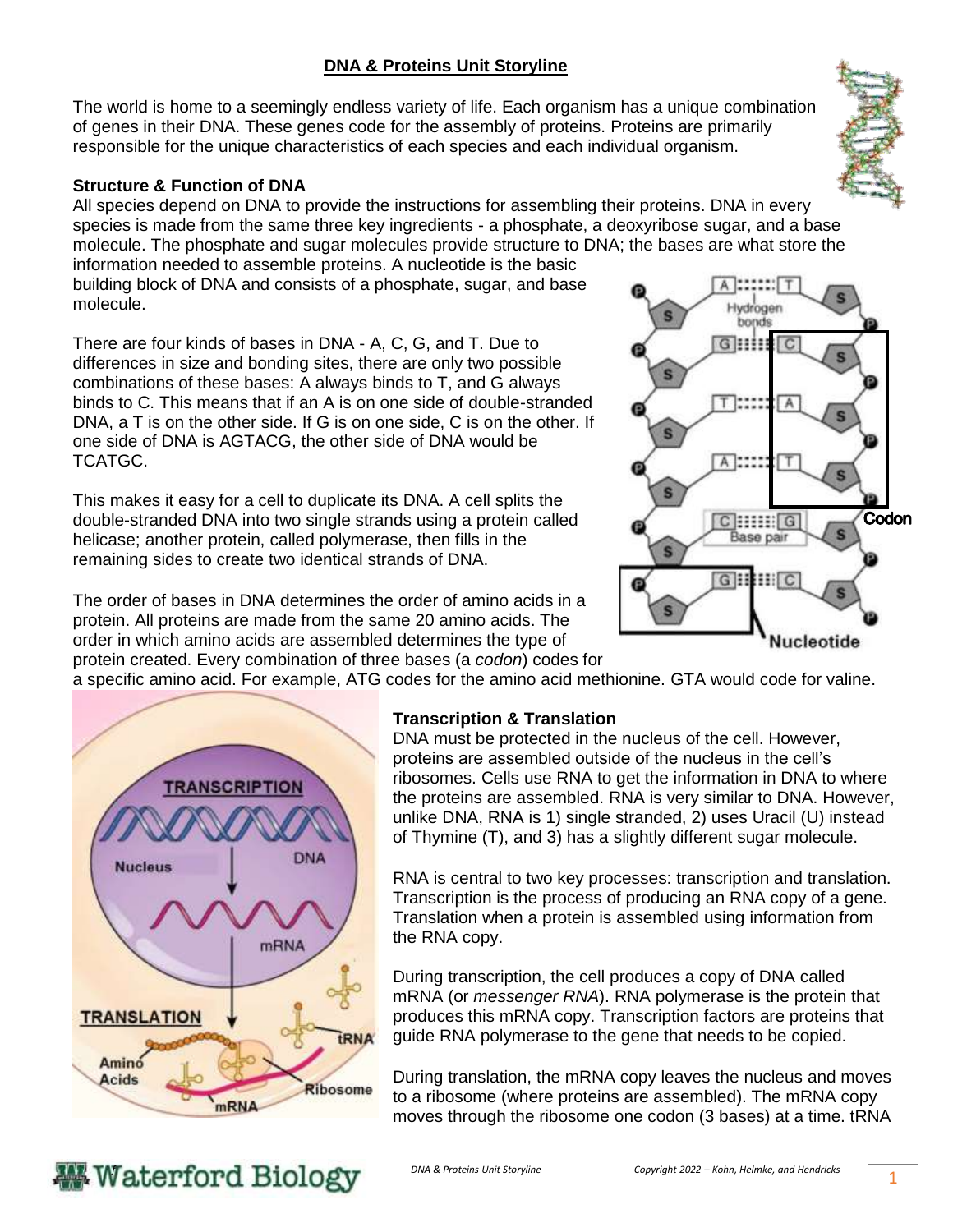(or *transfer RNA*) delivers amino acids to the ribosome based on the information copied in mRNA. Each codon codes for a specific amino acid. The tRNA carrying the needed amino acid will have a codon that is complementary to the codon in mRNA. For example, if the next codon in mRNA is CCC, the only tRNA that can bind to it is one with the codon GGG. This tRNA will carry the next amino acid needed to assemble the protein.



In summary, transcription is the process of making the mRNA copy of a gene.

Translation is the process of assembling a protein using the mRNA copy. Transcription and translation are sort of like using a recipe. Transcription is like making a copy of a cherished family recipe (to avoid damage to the original recipe, you need to use a copy). Translation is equivalent to using the copied recipe to combine ingredients in the correct order.

### **Shape & Function of Proteins**

Chains of amino acids do not stay in a straight line as they leave the ribosome. Instead, they will fold into a compact blob; eventually they form a specific shape. The shape of a protein is what primarily determines its function. The properties of the amino acids in a protein determine the shape of the protein. These properties include whether individual amino acids are attracted or repelled by water, and whether they are attracted or repelled by neighboring amino acids.

Amino acids that are attracted to water are hydrophilic. These amino acids tend to contain more nitrogen and oxygen atoms. Amino acids that are repelled by water are hydrophobic. Hydrophobic amino acids will move inside to the center of a protein to avoid water; hydrophilic amino acids will move to the outside of a protein to be closer to water.

Some amino acids are positively or negatively charged; others are neutral. Oppositely charged amino acids are attracted to each other; similarly charged amino acids are repelled by each other. In addition, one specific type of amino acid, called cysteine, forms special bonds with other cysteine molecules. Two cysteine



amino acids will move the whole chain of amino acids to bond together. The bonds between two cysteine amino acids is very strong and provides additional stability to a protein.

The function of a protein depends on whether a chain of amino acids folds into a correct shape as a result of these three properties. For example, hemoglobin is the protein that binds oxygen molecules on a red blood cell. Hemoglobin must form a ring shape to bind to oxygen. Small changes in amino acid sequences can have major consequences for protein folding. A mutation in the gene for the hemoglobin protein changes a single amino acid in that sequence. This causes the entire amino acid chain to fold into a different shape (resembling a sickle, or half-moon shape). This results in a disease called sickle cell anemia, causing tissue damage and reduced blood flow.

*f**DIA <i>f*  $\overline{D}$  *<i>DNA & Proteins Unit Storyline Copyright 2022 - Kohn, Helmke, and Hendricks* 2